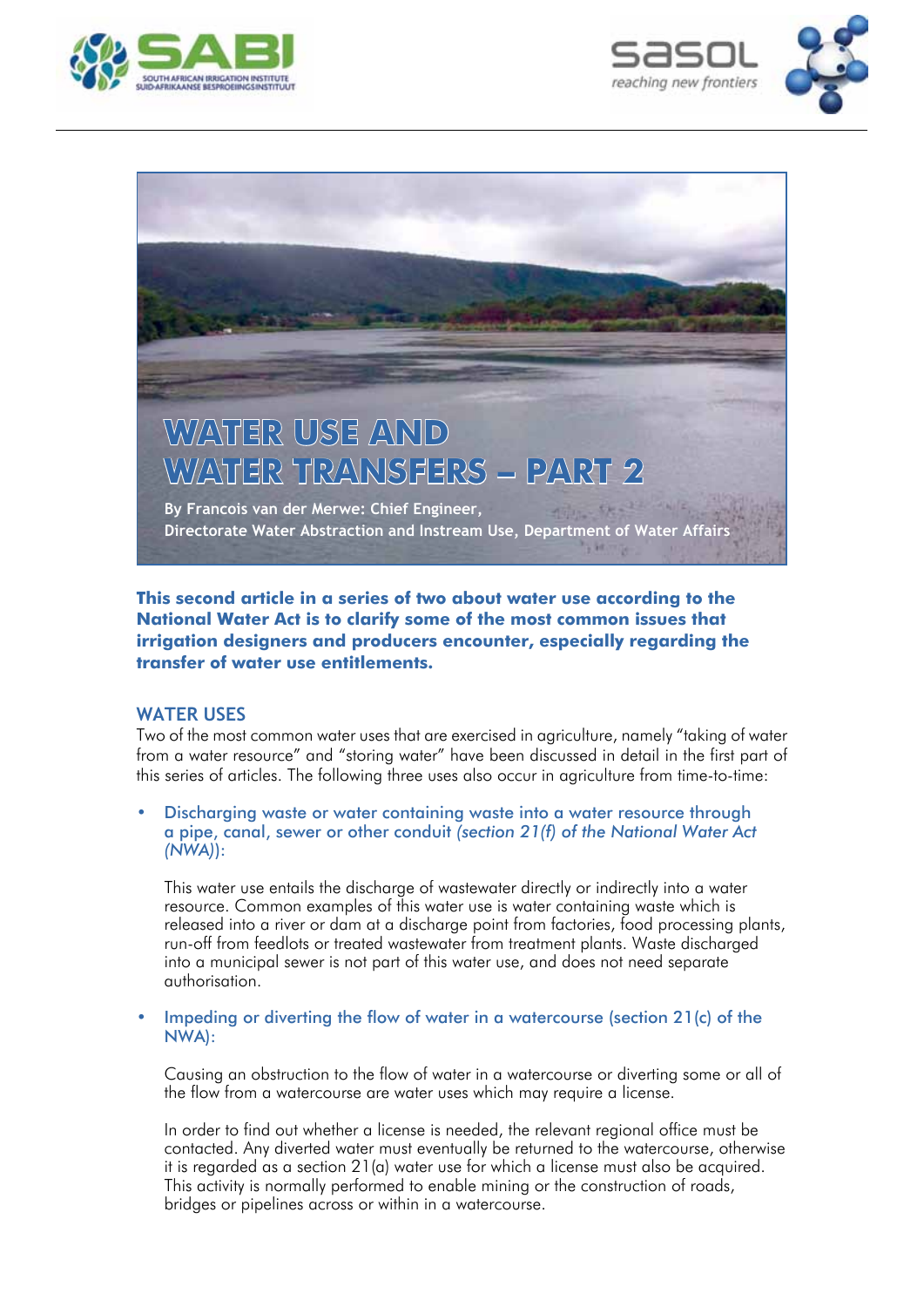



### Altering the bed, banks, course or characteristics of a watercourse (section 21(i) of the NWA):

This water use refers to physical changes that are made to a watercourse, or to any of its characteristics, like in the case of construction and infrastructure development near or across a river. Sand and peat mining are other common examples of this water use. Further, any activity within a radius of 500 meters from the boundaries of a wetland also requires a license for this water use. The specific factors that must be assessed before a license is considered for this use are, amongst others, the expected changes to the water quality, the flow regime, the biota and the riparian habitat as a result of the activity. A watercourse is defined as the area limited by either the outer edge of the riparian habitat or the 1:100 year flood line, whichever is the greatest.

# **Registration of an existing water use**

#### Section 26(1)(c) of the NWA

Except for water used according to Schedule 1, all existing lawful water use or in some cases water used under the General Authorisation as described in the previous article, are since 2001 supposed to be registered with the Department by completing the relevant registration forms. Registration is the process by which the water user officially notifies the Department of a water use. A registration certificate is then issued. But, what is important to remember, is that a registration certificate issued by the Department is not proof of an entitlement or an authorisation to use water - it is merely an acknowledgement that you have notified the Department of your water use. Only after verification has positively confirmed the existing water use, can it be regarded as an entitlement.

### **Verification of Existing Lawful Use**  Section 35 of the NWA

The majority of lawful entitlements that are applicable to irrigation water uses, even 12 years after the NWA has been promulgated, are still exercised as existing lawful use. As stated above, the only way that you could provide proof of an existing lawful use, is by verifying it according to section 35 of the National Water Act. Verification takes place by addressing the two crucial questions for existing lawful use, namely:

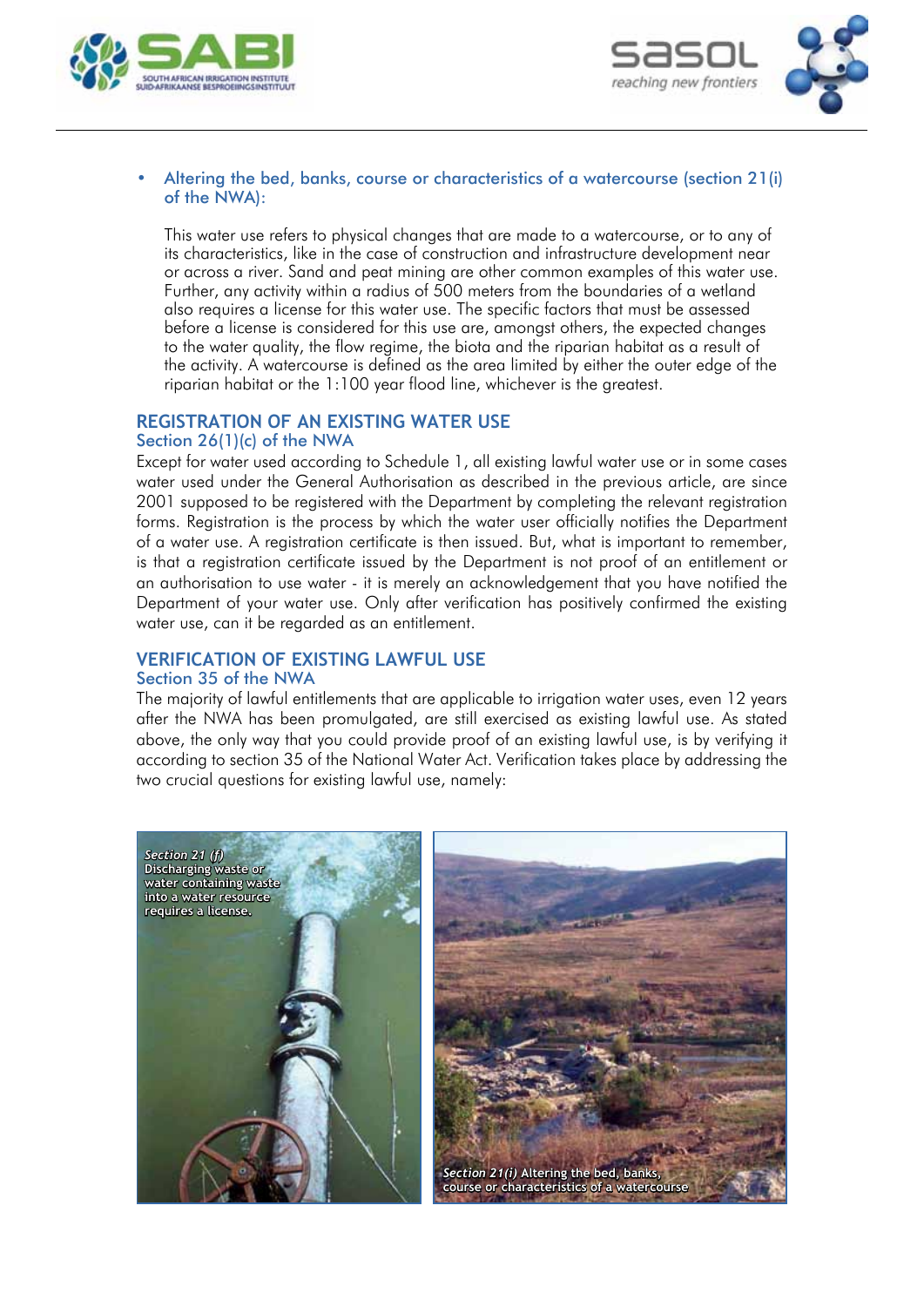



1. Did the water use actually take place during the qualifying period: namely 1 Oct 1997 to 30 Sept 1999?

Satellite imagery or any other relevant means could be provided as proof.

### 2. Was it lawful at that time, according to relevant legislation?

Where relevant, works permits or other authorisation from the previous Water Act could be provided as proof.

Water users who want to verify an existing lawful use, can at any stage apply for verification as prescribed in section 35 of the NWA. The application should be submitted at the relevant DWA regional office. The Department may require the applicant, at the applicant's expense, to obtain and provide all necessary information, in order to take a decision on the application to verify a use.

#### **Transfer of water use entitlements**  Section 25 of the NWA

Transfer in this context means the transfer of water from one property to another. A license is necessary even if the two properties belong to the same person. In case of the change of ownership of a property with a water use entitlement, the new owner however does not need to apply for a new license, but only needs to inform the Department of the change of ownership, as long as the water is to be used for the same purpose as it was used previously.

An entitlement could under certain conditions be transferred to another property on *a temporary basis (for a maximum period of two years)* according to section 25 (1), for which a license is not necessary, but the relevant regional office should be approached for authorisation.

The process to follow in case of a proposed *permanent transfer* is described in section 25 (2) of the NWA, which specifies that an entitlement to use water may be surrendered in writing by the present holder of the entitlement in order to facilitate a particular license application from another person. An application for a license should be submitted by the proposed new user of the water at the relevant Water Affairs regional office. The said written surrender only becomes effective if and when such application for a license is granted. If a license is not granted, the seller retains the water use entitlement even if he/she have received the money. The same rule applies where a water user wants to transfer an entitlement from one of his own properties to another one of his own properties.

## **CASE STUDY 1:**

The following case occurred recently: Five years ago, a farmer paid a substantial amount of money to buy a water use entitlement from a neighbour without realising that he needs a license before he could transfer the water use to his own property. Now, five years later, after the farmer from which he has bought the water has sold his farm and left the area, the farmer who has bought the entitlement now has a nasty problem.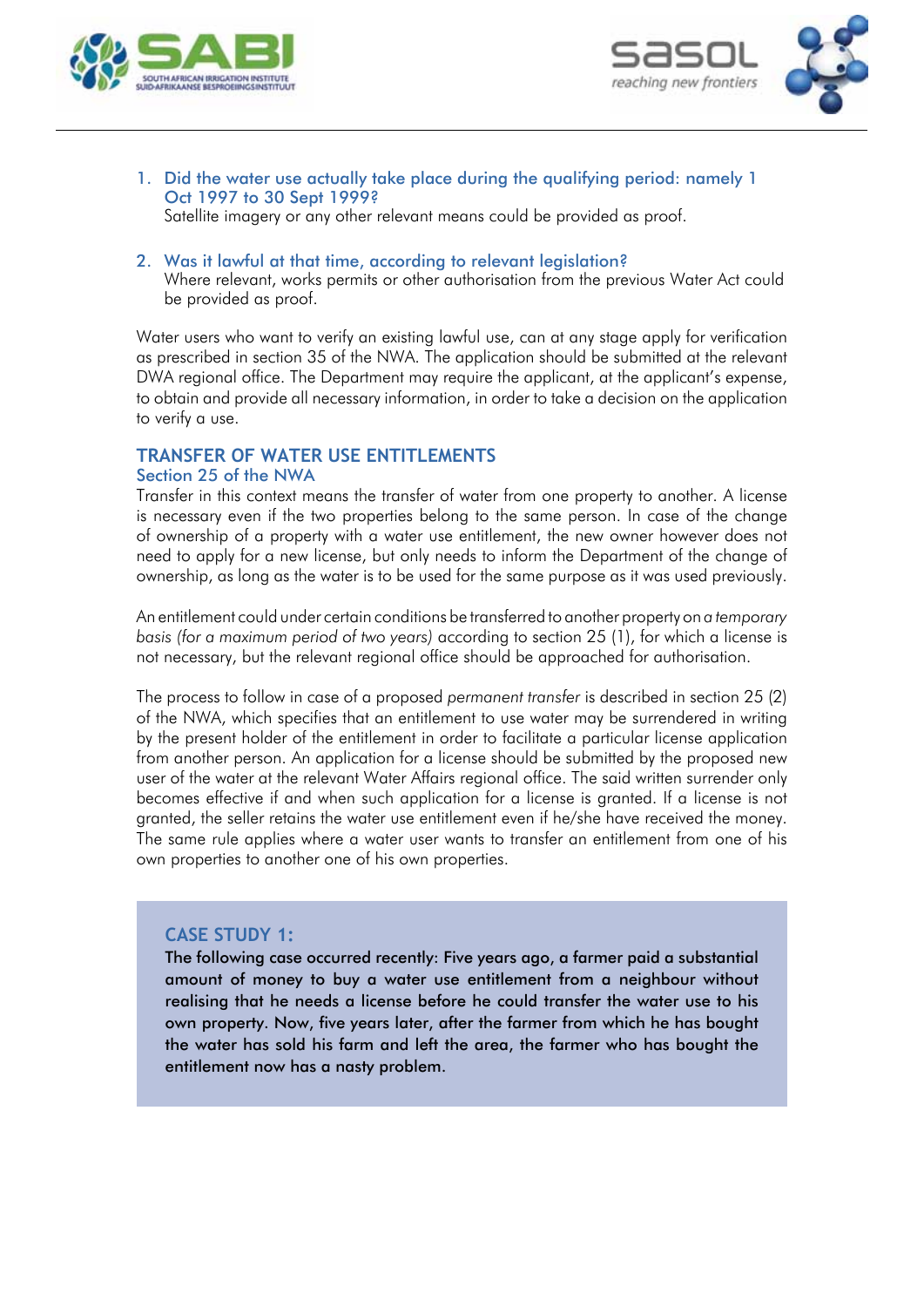



## **CASE STUDY 1 (continued)**

Because of the fact that a license has never been issued for the transfer of the entitlement, *the water could only be lawfully used on the original property.* The problem is that the farmer has paid for a water use entitlement which he now does not have, and he needs to go through a lengthy licensing process, with no guarantee that he will eventually get a license for the transfer. The moral of the story is: please understand that the transfer only takes place when the license for the transfer is signed. Even with an interim temporary transfer (as described above) you should remember that you are not sure that the license will eventually be issued.

Numerous problems occur where proposed new users struggle to get licenses approved for the transfers of water use entitlements. They should remember that together with all the other normal requirements, the BBBEE (Broad-based Black Economic Empowerment) requirements are applicable even when both properties belong to the same person.

### **Procedure for a water use license application**  Section 41of the NWA

A person who wishes to obtain a license to use water, must apply to the relevant regional office of the Department. Additional information may be required from the applicant before a decision is taken. The applicant may also be required to give notice of the application in the media to allow objections against the application if any other person feels that they may be adversely affected. A specific process in accordance with Chapter 4 of the NWA will be followed by the Minister in considering the license application and in taking a decision. The applicant or anybody who lodged a written objection may appeal to the Water Tribunal against the decision of the Minister and even after such an appeal, if an appellant is not satisfied with the Water Tribunal's judgment, he/she may further appeal to the High Court.

## **CASE STUDY 2:**

A person in the Kwazulu-Natal Midlands wanted to extend his dairy, for which he needs to extend the area of his pastures under irrigation. Since the regional office in Durban told him that no additional water is available from the stream running through his farm, his only choice is to buy a water use entitlement in the vicinity. He found that his neighbour, who claims that his taking of water qualifies as existing lawful use, is willing to sell. How did he go about this? And what were the requirements that he needed to comply with before a new license for the taking of water was issued to him?

When applying for the license for the taking of the additional amount of water, at the regional office in Durban, the Department told the farmer that for the water to be transferred to his property, he needs to follow the section 25(2) process. He firstly needs a letter of surrender from the existing entitlement holder. But since the existing entitlement is claimed to be an existing lawful use, he must also apply for verification with the regional office: that is to verify that the water use is in fact a lawful entitlement.